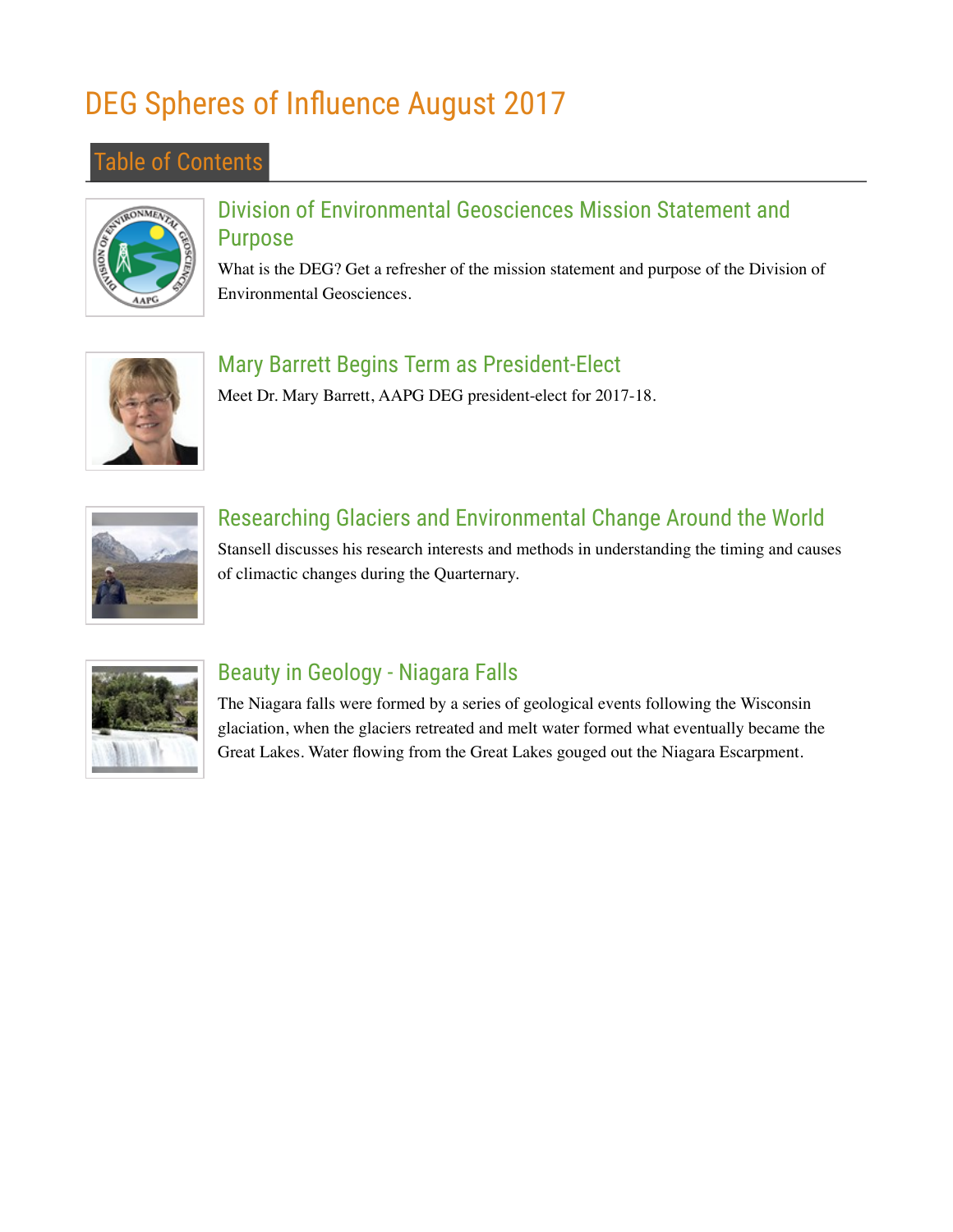## Division of Environmental Geosciences Mission Statement and Purpose

*August 2017*

- **Educating** the membership of AAPG and the general public about important issues that affect petroleum energy minerals exploration and production.
- **Communicating** to the general public and government agencies the Association's commitment to protect the environment while developing the world's natural resources in a responsible manner.
- **Applying** the expertise developed in the petroleum/energy minerals industries and hydrogeology to resolve environmental problems.
- **Promoting** environmental self-regulation within the petroleum/energy minerals industries.
- **Providing** relevant educational opportunities and services for professional development of the AAPG membership through seminars and conferences in environmental geosciences, hydrogeology and related fields.

We welcome your articles, comments and feedback for the quarterly newsletter publication. The submissions deadline for our next issue is Nov. 1, 2017.

Please submit to SOI managing editor Dr. Barbara Kutchko, at Barbara.Kutchko@netl.doe.gov.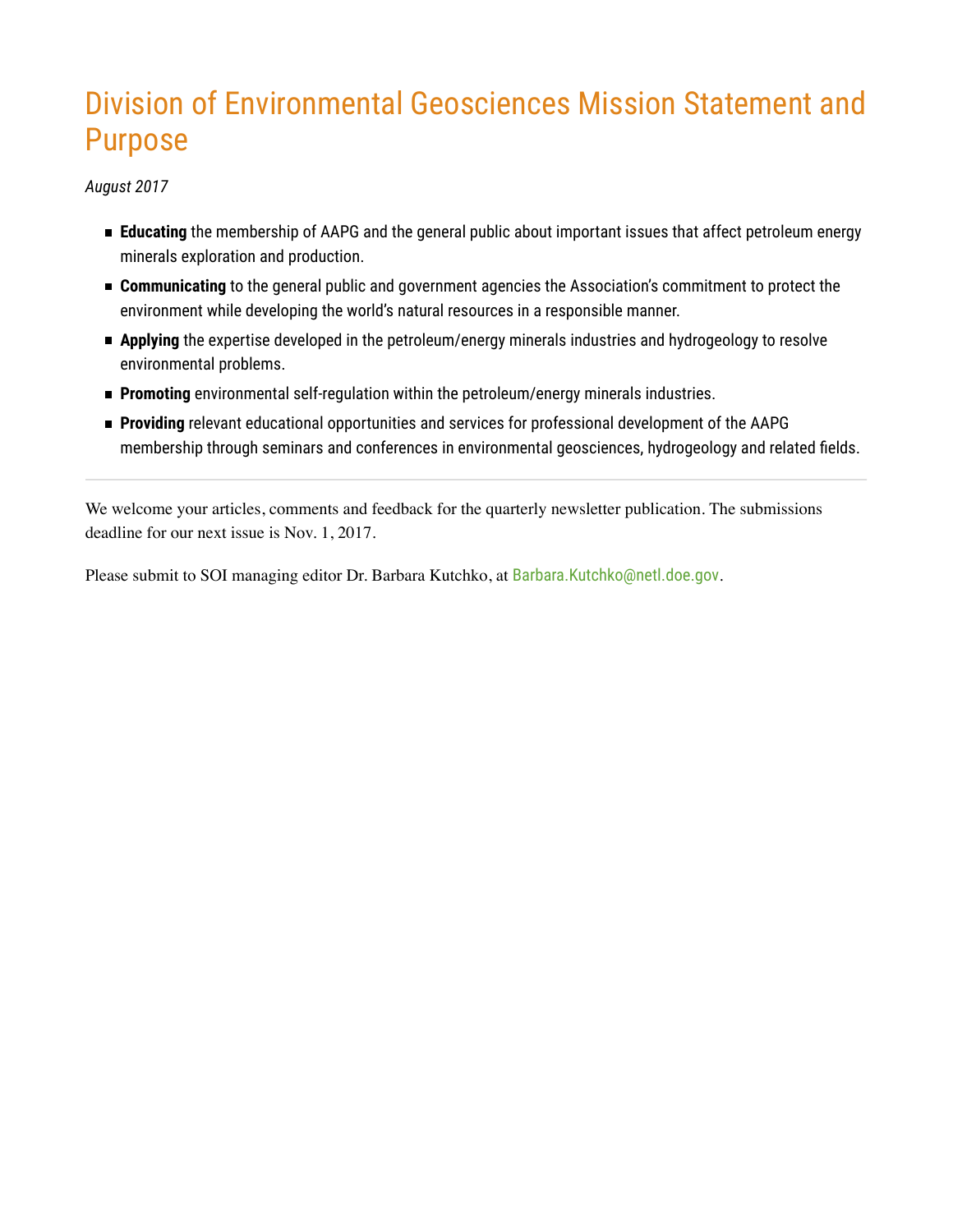# Mary Barrett Begins Term as President-Elect

*August 2017 | By Barbara Kutchko*

Meet Dr. Mary Barrett, AAPG DEG president-elect for 2017-18.

Barrett, a sedimentary and petroleum geologist with professional backgrounds in both academia and industry, received her bachelor's and master's degrees in geology from Stephen F. Austin State University, Nacogdoches, Texas, and her doctorate in geology from the Johns Hopkins University, Baltimore, Maryland.

Barrett's professional experience with Mobil Oil included hydrocarbon generation and migration studies; log and core integration analyses; and assisting production teams in reservoir stratigraphy and properties within mature petroleum fields.



She became a geology professor at Centenary College of Louisiana, Shreveport, in 1992.

She also served as a consultant to independent exploration companies concerning the Austin Chalk, Eagle Ford and Woodbine formations of southeast Texas, and the Smackover Formation of Alabama and Arkansas. She and coauthor John Goodson received the A. I. Levorsen Outstanding Paper Award in 2007 from the Gulf Coast Association of Geological Societies for their Woodbine work.

In the mid-1990s she added an interest in old hydrocarbon fields and their technical history and began the study of the history of oilfield wastes in America. She has presented and published papers concerning oilfield waste and the associated impacts and geochemical signatures, and in 2000 she received the DEG Outstanding Oral Presentation Award for her paper about reconstructing the waste history of the Smackover Field, Arkansas.

Barrett served as the DEG secretary-treasurer from 2003-05 and as a board member of the Petroleum History Institute from 2006-11. In 2012 she was awarded PHI's Samuel T. Pees "Keeper of the Flame" Award for her research and preservation work in the history of the petroleum industry.

Today she is professor emeriti of geology at Centenary College of Louisiana, and also a consulting geologist with interests in oilfield waste history and impacts.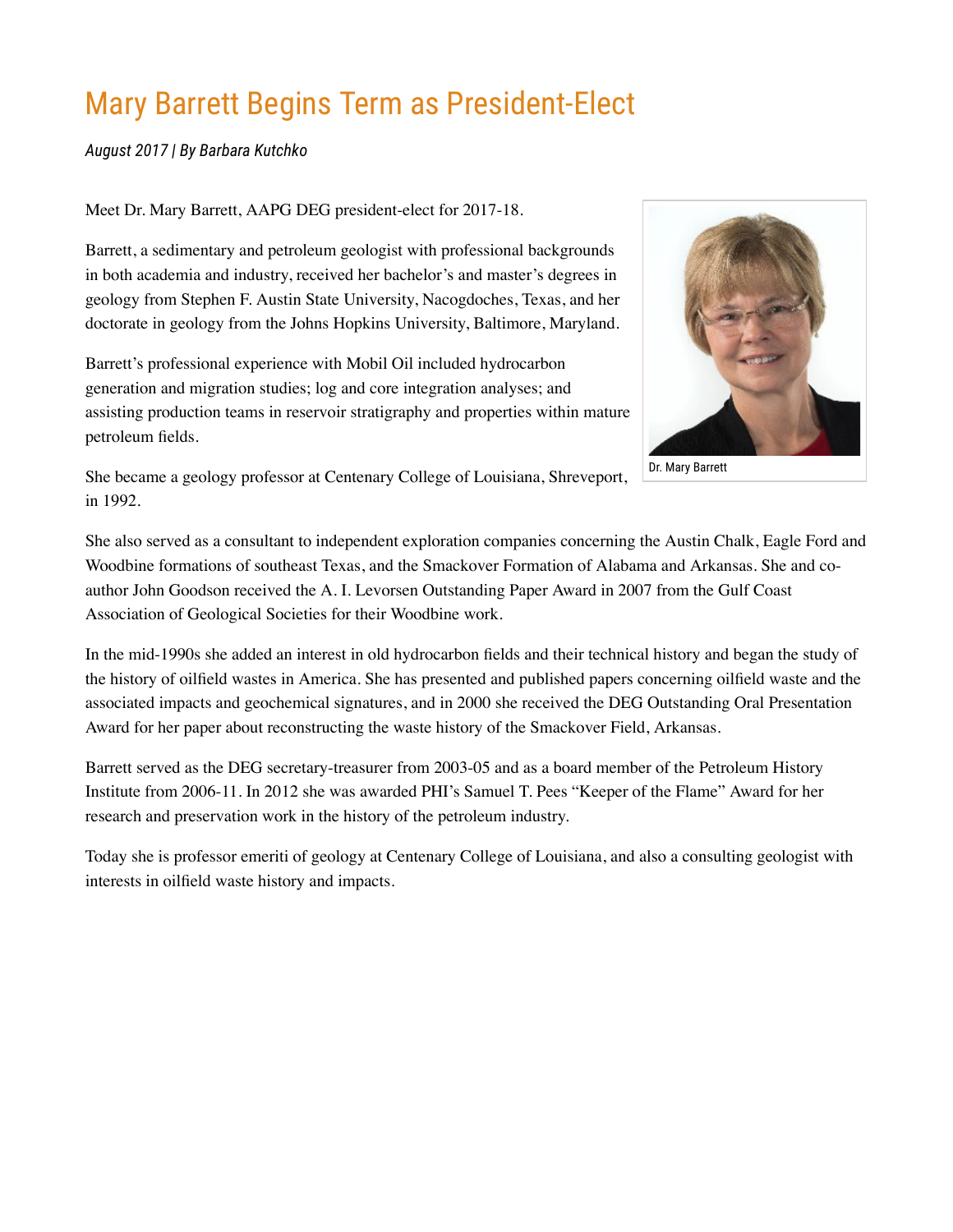### Researching Glaciers and Environmental Change Around the **World**

*August 2017 | By Nathan D. Stansell, Northern Illinois University*



My research interests apply a wide range of methods to better understand the timing and causes of climatic changes during the Quaternary.

I have an on-going project in the tropical Andes, funded by NSF, to explore how Pacific and Atlantic Ocean processes combine to affect the pattern of glaciation on a range of time-scales. This project is in collaboration with Don Rodbell at Union College, Joseph Licciardi of the University of New Hampshire, and Bryan Mark at Ohio State University.

Through these projects we have worked extensively to collect records of glaciation from eastern and western slopes of the Peruvian Andes, as well as the northern Andes of Venezuela. We have applied a combination of terrestrial cosmogenic radionuclide dating methods and high-resolution lake sediment records to determine the timing of glacial fluctuations in these regions.

These records provide new insight into how processes like the South American summer monsoon, tropical Atlantic sea surface temperatures and ENSO in the tropical Pacific Ocean combine to drive temperature and precipitation changes across the South American continent.

I have a recent project to work in Central America that also is funded by NSF to apply carbonate stable isotope systems and climate modeling efforts to develop detailed and quantitative reconstructions of past precipitation amounts along a transect through the "dry corridor" of Guatemala, El Salvador, Honduras and Nicaragua. This project will develop new lake sediment records to compare to both proxy-reconstructions and climate model simulations of tropical Pacific and Atlantic Ocean-atmosphere variability in order to further evaluate the relative importance of these systems in driving past rainfall changes. This project is in collaboration with Byron Steinman from University of Minnesota-Duluth and Matthew Lachniet from UNLV.

I also have a research partnership with University of Oxford, where we are developing pollen-based records of past climate changes in Central America. Currently I am applying similar carbonate isotope systems to understand the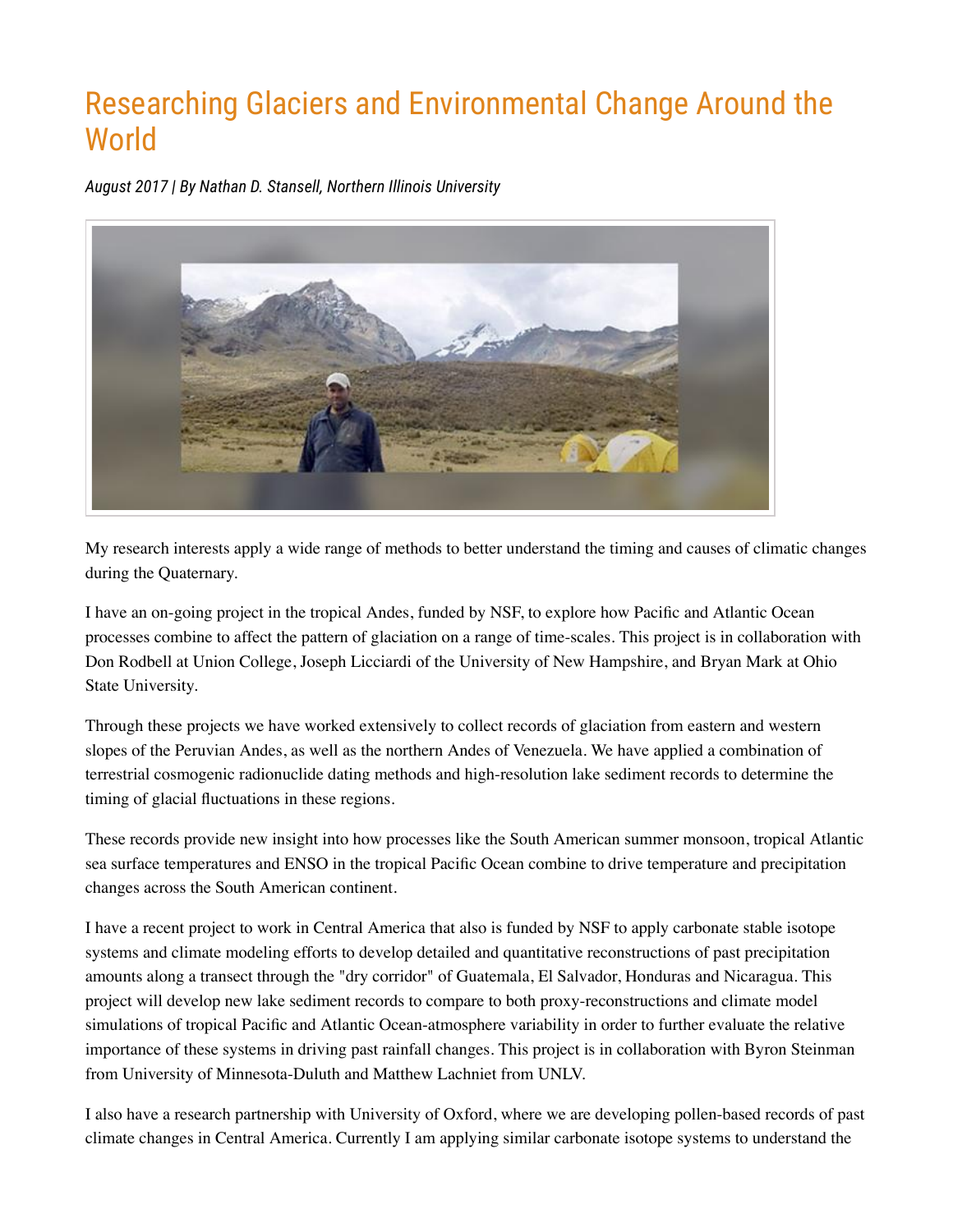climate history of eastern Europe. This ongoing project has been generously supported by grants from NIU to develop decadal-scale quantitative reconstructions of past precipitation changes from the Baltic region. This project is in collaboration with Tallinn University, Tartu University and Tallinn University of Technology.

In tandem with this project, we are focusing on peatlands as records of climate change and carbon dynamics. Northern peatlands are collectively one of the largest carbon pools in the northern hemisphere, and they are a potential major source of greenhouse gases including carbon dioxide and methane.

In order to evaluate the potential climate feedbacks associated with high northern latitude peatlands, we are working to develop longer temporal perspectives on the linkages between shifts in climate and carbon accumulation rates in these environments.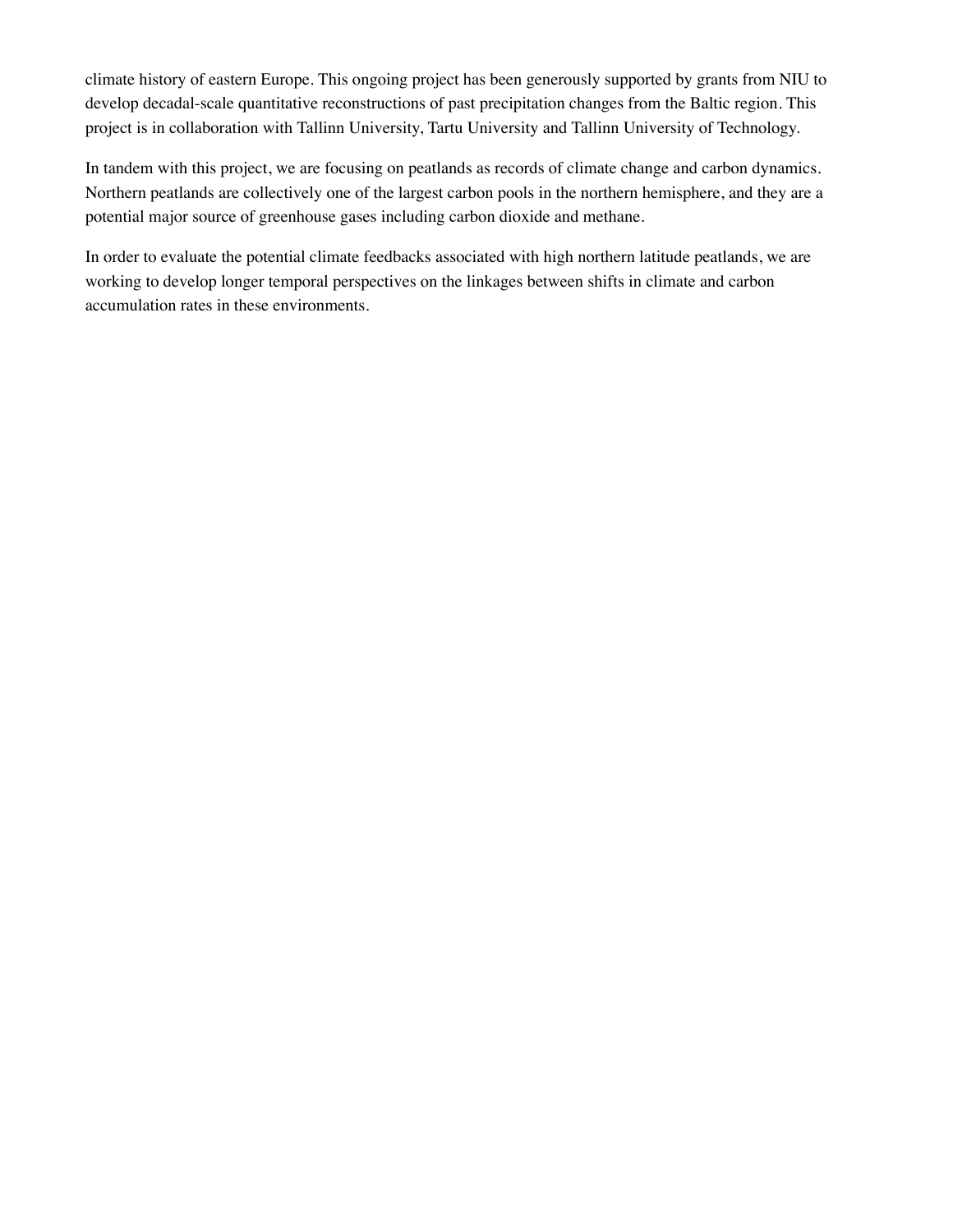# Beauty in Geology - Niagara Falls

*August 2017 | By Barbara Kutchko*



In our previous Spheres of Influence Beauty in Geology section we highlighted both the geology and tourist potential of Lake Erie. As part of the system of Great Lakes, these majestic geologic features are here thanks to the last ice age.

Not to diminish the magnificence of the Great Lakes, however, there is nothing as resplendent as the raw power and beauty of Niagara Falls – and we have the Great Lakes and glaciers themselves to thank for this glorious geologic natural wonder.

Niagara Falls is located on the Niagara River, which essentially acts as a channel in which Lake Erie drains into Lake Ontario.

The falls span the border between Canada (Ontario) and the United States (New York), and encompass three waterfalls: Horseshoe Falls, American Falls and Bridal Veil Falls.

While Niagara Falls aren't the tallest falls in the world (that title goes to Angel Falls in Venezuela, at 979 meters tall), they are impressive by their width and sheer volume of water. It is reported that more than 168,000 cubic meters (six million cubic feet) of water go over the falls' crestline every minute during peak time. It also has the highest flow rate of any waterfall in the world – accounting for the pure power one feels when standing at the precipice.

In a brief summary (I encourage readers to delve into the more complex geologic processes involved than I can get into here – I promise it is fascinating), the falls were formed by a series of geological events following the Wisconsin glaciation, when the glaciers retreated and melt water formed what eventually became the Great Lakes. Water flowing from the Great Lakes gouged out the Niagara Escarpment.

The sedimentary strata of Niagara Falls region include limestone, shale marine and sandstone that were deposited during the Silurian period 430-390 million years ago. The rapids fall over a harder (more erosion resistant) limestone and dolomite from the Lockport Formation (Middle Silurian). The softer underlying strata consist primarily of marine shale of the Rochester Formation (Lower Silurian). This shale was easily eroded, undercutting